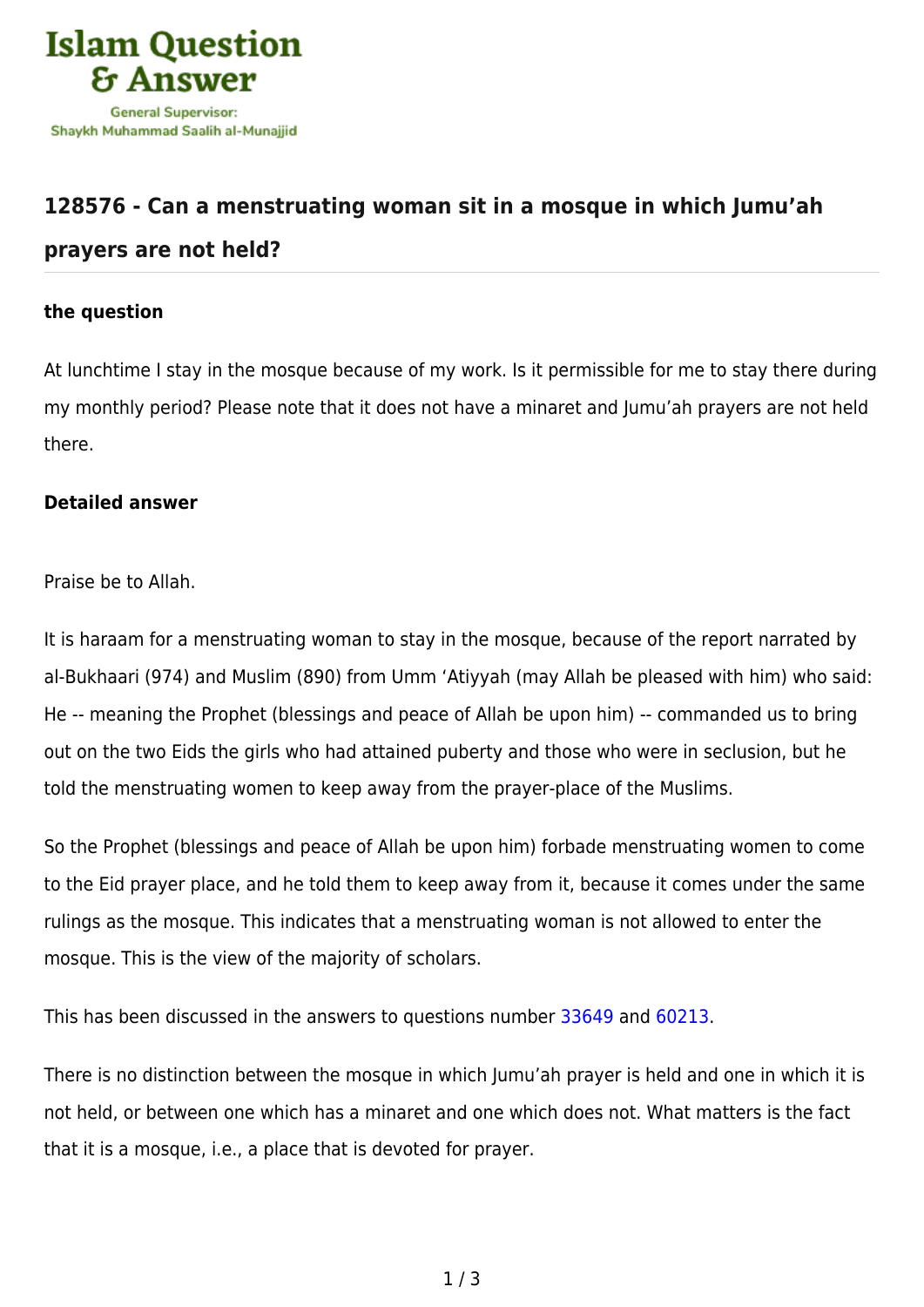

With regard to prayer rooms in workplaces and schools, which remain the property of the owner and are not established as mosques per se, they do not come under the same rulings as mosques, so it is permissible for a menstruating woman to enter them and stay in them.

The scholars of the Standing Committee for Issuing Fatwas were asked:

Does the prayer room in the university residence come under the same rulings as a mosque with regard to praying tahiyyat al-masjid (two sunnah rak'ahs performed upon entering to "greet the mosque") and reciting the adhkaar for entering and leaving the mosque?

## They replied:

Prayer rooms in university residences and elsewhere do not come under the same rulings as mosques in every aspect. End quote.

Fataawa al-Lajnah al-Daa'imah (5/170).

Shaykh Ibn 'Uthaymeen (may Allah have mercy on him) was asked about prayer rooms in schools that are set up for Zuhr prayer only: is it permissible for a menstruating woman to enter them?

He replied:

Prayer rooms in schools do not come under the same rulings as mosques. Rather they are prayer rooms. Not every place in which prayers are held is regarded as a mosque. The mosque is that which is set up for prayer in general and is built and prepared for that purpose. Simply taking a place as a place in which to pray does not make it a mosque.

Based on that, it is permissible for a menstruating woman to enter and stay in the prayer room of a school. End quote from Liqa' al-Baab al-Maftooh, 22/27.

To sum up: it is not permissible for you to sit in the mosque when you are menstruating, but it is